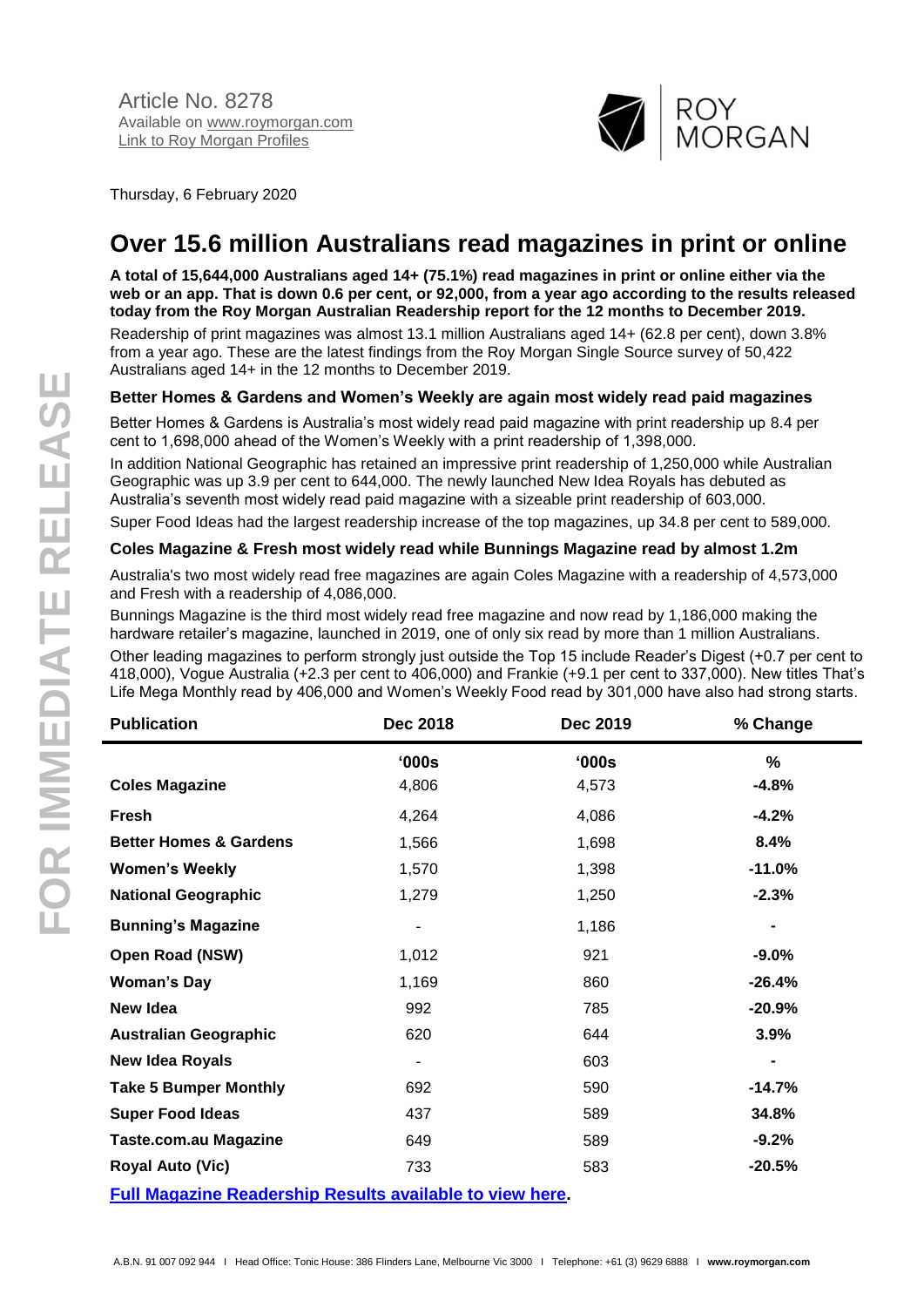## *The five most read categories of magazines*

- *Food & Entertainment (6,606,000 Australians, 31.7% of the population);*
- *General Interest (4,440,000 Australians, 21.3% of the population);*
- *Home & Garden (3,294,000 Australians, 15.8% of the population);*
- *Mass Women's (3,184,000 Australians, 15.3% of the population);*
- *Business, Financial & Airline (1,439,000 Australians, 6.9% of the population).*

### **Food & Entertainment magazines number one and boosted by several magazines**

Food & Entertainment is again Australia's best performing magazine category and is now read by 6,606,000 Australians, or 31.7% of the population – more than 2 million ahead of any other category.

The new Women's Weekly Food has had an impressive start with a readership of 301,000 providing a significant boost to the category.

The free supermarket titles remain the clear leaders in the category despite not building on the growth of previous years. Coles Magazine with a readership of 4,573,000 is Australia's most widely read magazine ahead of second-placed Woolworth's Fresh now read by 4,086,000 Australians.

Two widely read magazines grew their readership impressively over the past year led by Super Food Ideas up 34.8 per cent to a readership of 589,000 and Australian Gourmet Traveller up a significant 46.5 per cent to a 249,000. Other titles to increase their readership include Selector up 2.8 per cent to 74,000 and Halliday up 3.4 per cent to 30,000.

### **Australian Geographic and Big Issue lead gains for General Interest magazines**

4,440,000 Australians, or 21.3% of the population, read at least one of the general interest magazine titles. Five of the 13 general interest magazines increased their readership over the last year led by Australian Geographic, up 3.9 per cent to 644,000 and the Big Issue up 8.7 per cent to 288,000.

National Geographic is clearly the most widely read magazine in the category and is now read by 1.25 million Australians – the only General Interest magazine with a readership of more than 1 million.

There were also strong performances by two motoring magazines: Horizons (WA) read by 279,000 (up 7.3 per cent) and SA Motor now read by 234,000 (up 14.1 per cent). Also increasing was the Reader's Digest Australia up by 0.7 per cent to 418,000.

### **Home & Garden magazines are the stand out category with a big jump in readership**

Home & Garden magazines have significantly grown their audience over the past year up by 16.2 per cent to 3,294,000 Australians – easily the largest jump of any magazine category.

The new Bunnings Magazine has powered growth in the category and is now read by almost 1.2 million. In addition, there has been readership growth for five of the other ten magazines in the category.

The leading magazine in the category is Australia's most widely read paid magazine Better Homes and Gardens (BH&G), with a readership of 1,698,000 (up 8.4 per cent).

Also growing their readership over the last year were Bauer magazines Belle, up 12.7 per cent to 115,000, and Real Living, up 8 per cent to 108,000. Other Home & Garden titles which grew their readership include Vogue Living which was up 41.5 per cent to 133,000 and Home Design up 8.2 per cent to 119,000.

### **Mass Women's magazines invigorated by New Idea Royals and That's Life Mega Monthly**

Mass Women's magazines are now read by 3,184,000 Australians equal to 15.3 per cent of the population with readership in the category boosted by the launch of several new magazines over the last year including New Idea Royals, That's Life Mega Monthly and It's Your Day.

The New Idea Royals has already attracted an audience of 603,000 to make the new title one of the top ten most widely read paid magazines. That's Life Mega Monthly has a readership of 406,000 and It's Your Day is now read by 239,000.

Women's Weekly leads the category with a readership 1,398,000, although down 11 per cent from the Royal Wedding boosted high in 2018, ahead of Woman's Day with 860,000 readers.

Pacific's leading title New Idea has an impressive readership of 785,000 while the two Take 5 titles are also widely read. Take 5 Bumper Monthly is now read by 590,000 and Take 5 (Weekly) is read by 495,000.

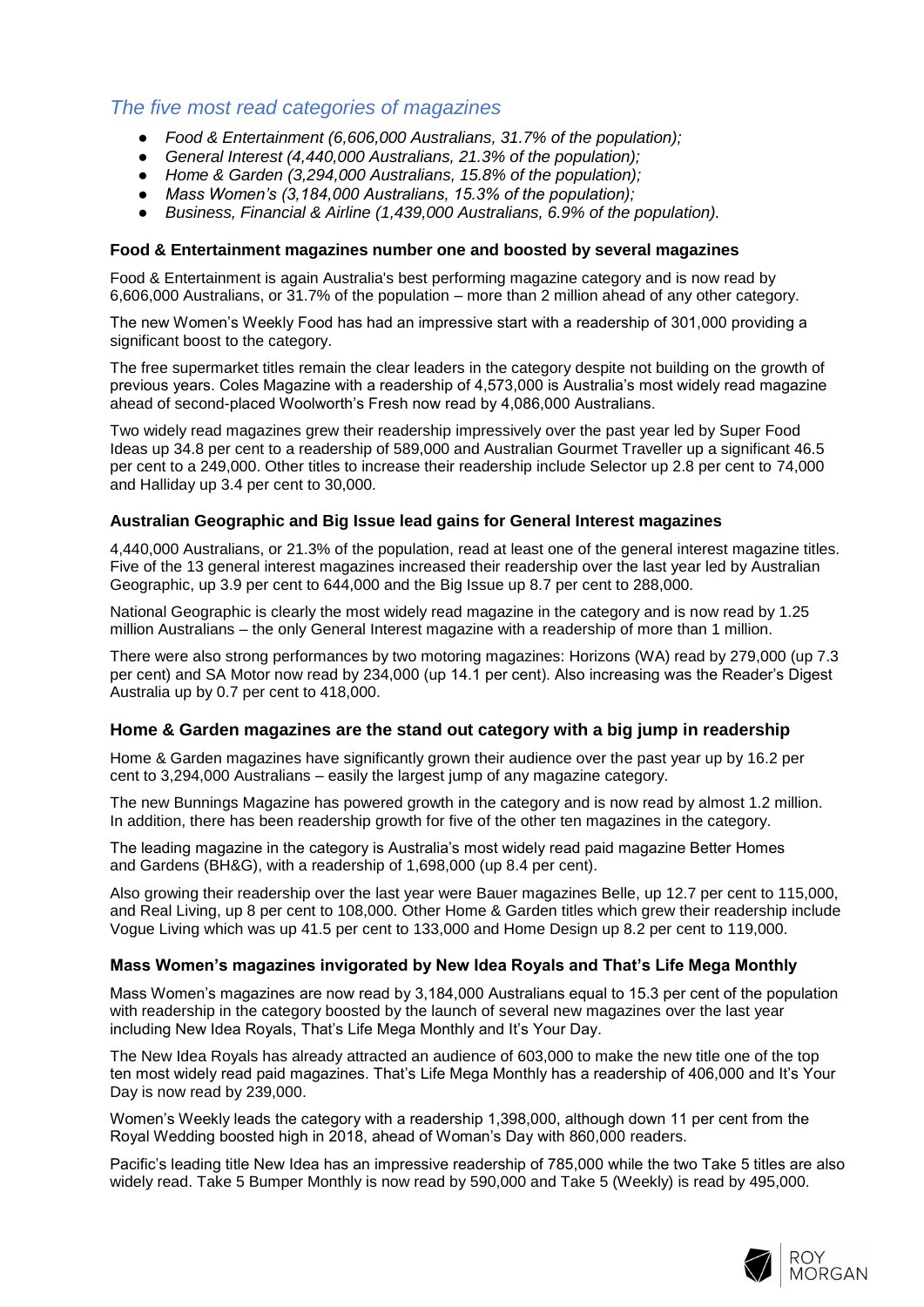### **The Monthly and Virgin Australia are the top performers within the Business magazine category**

Overall the Business, Financial and Airline magazines readership experienced a decrease of 9.5 per cent over the last year to 1,439,000 (6.9% of the population).

Despite the overall decline, two magazines in the category did increase their readership over the last year led by the politically focused The Monthly which increased readership by 17.4 per cent to 162,000.

Readership of Virgin Australia Magazine increased readership by 4.1 per cent to 227,000. However Qantas Magazine remains the most widely read magazine in the category with 366,000 readers.

### *Women's Fashion and Fishing magazine categories increase readership*

There was growth in smaller magazine categories as well with both Women's Fashion and Fishing magazines increasing their readership in the 12 months to December 2019.

**Women's Fashion magazines** are the seventh most widely read magazine category and experienced growth of 4.6 per cent over the past year for an overall readership of 1,199,000, or 5.8% of the population. Five of the six magazines in this category increased their readership over the past year.

The standout in the category is Elle which increased readership by a massive 57.5 per cent over the last year to 200,000. Also performing exceptionally well was Marie Claire which was up 23.5 per cent 331,000.

Other Women's Fashion titles to perform well over the past year included Harper's Bazaar which grew its readership by 19.9 per cent to 175,000, Frankie with a readership of 337,000 (up 9.1 per cent) and Vogue Australia which increased readership by 2.3 per cent to 406,000.

**Fishing magazines** also had a good year increasing category readership by 5.5 per cent to 308,000 powered by strong performances from leading title Fishing World, up by 39.7 per cent to 243,000 and Fresh Water Fishing Australia increased readership by 68.7 per cent to 113,000.

**Other magazines** to perform strongly included Healthy Food Guide up 15 per cent to 283,000, Fitness First up by 17.4 per cent to 101,000, Wellbeing up 9.6 per cent to 148,000, Motor up 3.3 per cent to 126,000, APC up 12.5 per cent to 72,000 and TechLife up 13 per cent to 52,000.

### *Magazine Cross-Platform Audiences up for Women's Weekly, BH&G and Good Health*

A majority of four of Australia's top six magazines ranked by cross-platform audience increased their audience in the year to December 2019 led by Women's Weekly, Better Homes & Gardens (BH&G), Good Health and National Geographic.

The Women's Weekly increased total cross-platform audience by 2.9 per cent to 2,569,000 although Taste.com.au remains the best read title across print and digital formats with a total cross-platform audience of over 3.1 million (down by 2.6 per cent).

The largest increase in cross-platform audience amongst the top 10 leading magazines was Bauer Media title Good Health which uses the Now to Love online hub and increased its cross-platform audience by 237,000 to 1,550,000 (up 18.1 per cent).

Also having a good year was Better Homes & Gardens up by 12.3 per cent to an audience of 2,023,000 and the National Geographic which increased by 1.3 per cent to 1,580,000.

Bauer Media's Now to Love online hub allows magazine publishers to reach their audience in new ways with innovative online offerings. Many of Bauer Media's magazine brands (including Women's Weekly, Woman's Day, Good Health, Empire and Take 5 consolidated their online presence in the Now to Love hub which reaches well over 1.3 million people.

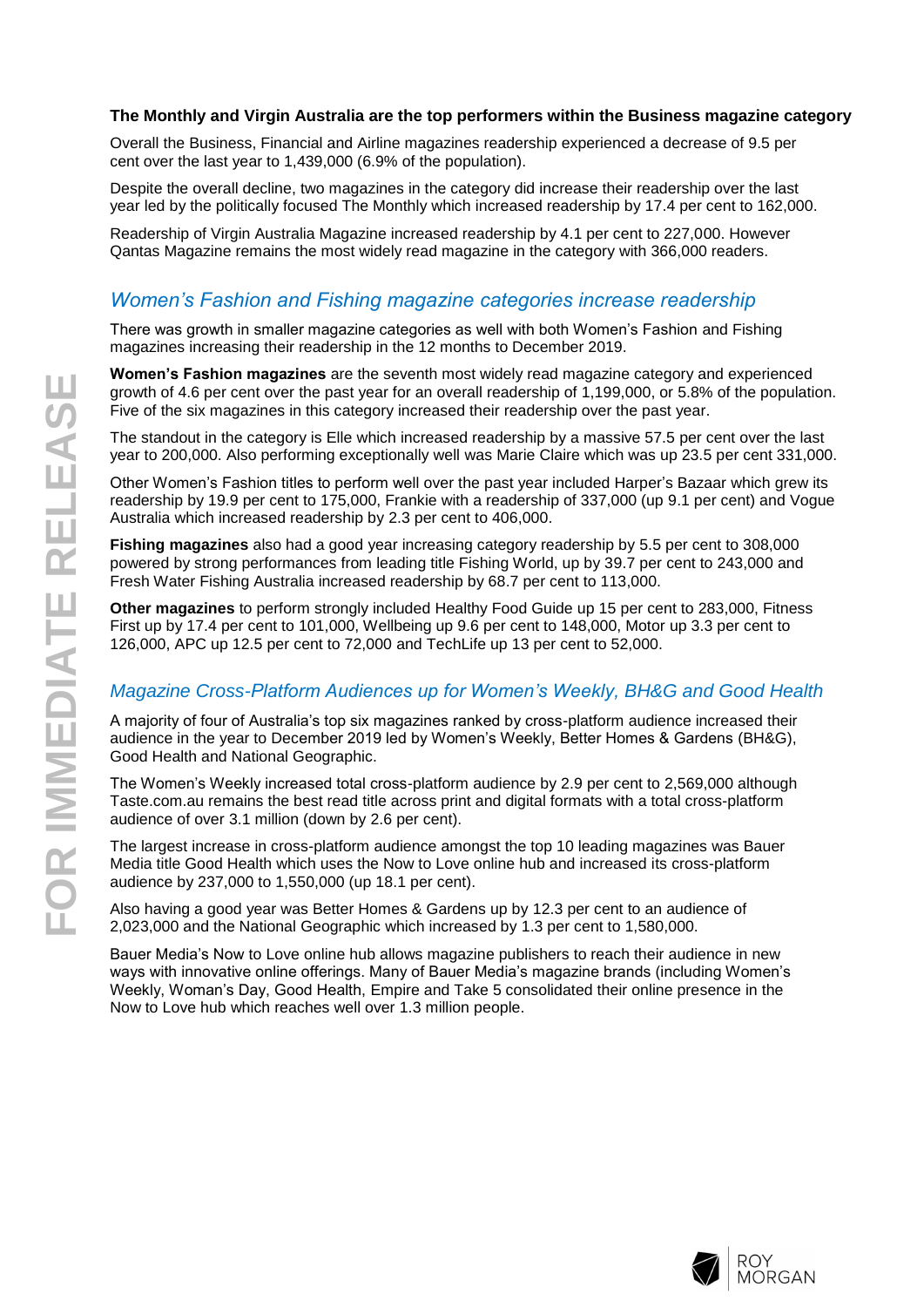| <b>Publication#</b>                                 | <b>Print</b>       |                    | <b>Digital</b><br><b>Total Cross-Platform Audience*</b><br>(web or app)<br>(print, web or app) |                    |                    |                    |          |
|-----------------------------------------------------|--------------------|--------------------|------------------------------------------------------------------------------------------------|--------------------|--------------------|--------------------|----------|
|                                                     | <b>Dec</b><br>2018 | <b>Dec</b><br>2019 | <b>Dec</b><br>2018                                                                             | <b>Dec</b><br>2019 | <b>Dec</b><br>2018 | <b>Dec</b><br>2019 | % Change |
|                                                     | '000s              | '000s              | '000s                                                                                          | '000s              | '000s              | '000s              | $\%$     |
| Taste.com.au                                        | 649                | 589                | 2,794                                                                                          | 2,721              | 3,233              | 3,149              | $-2.6%$  |
| Women's Weekly/<br><b>Now to Love</b>               | 1,570              | 1,398              | 1,064                                                                                          | 1,316              | 2,496              | 2,569              | 2.9%     |
| <b>Better Homes &amp; Gardens</b>                   | 1,566              | 1,698              | 347                                                                                            | 421                | 1,801              | 2,023              | 12.3%    |
| <b>Take 5 Bumper Monthly/</b><br><b>Now to Love</b> | 692                | 590                | $\qquad \qquad \blacksquare$                                                                   | 1,315              |                    | 1,828              |          |
| <b>National Geographic</b>                          | 1,279              | 1,250              | 345                                                                                            | 428                | 1,559              | 1,580              | 1.3%     |
| Good Health/<br><b>Now to Love</b>                  | 286                | 242                | 1,058                                                                                          | 1,315              | 1,313              | 1,550              | 18.1%    |
| Empire/<br><b>Now to Love</b>                       | 181                | 133                |                                                                                                | 1,315              |                    | 1,438              |          |
| TV Week Close Up/<br><b>Now to Love</b>             |                    | 123                |                                                                                                | 1,315              |                    | 1,426              |          |
| Woman's Day*/<br><b>Now to Love</b>                 | 1,169              | 860                | 312                                                                                            | 388                | 1,419              | 1,219              | $-14.1%$ |
| New Idea*                                           | 992                | 785                | 163                                                                                            | 354                | 1,123              | 1,107              | $-1.4%$  |

### **Top 10 Magazines – Total Cross-Platform Audience**

### **Full Magazine [Total Cross-Platform Audience results available to view here.](http://www.roymorgan.com/industries/media/readership/cross-platform-audiences-magazines)**

*Total cross-platform audience includes print – average issue readership and digital – website visitation and app usage in an average 4 weeks, except for weekly titles which are in an average 7 days (denoted by \*). #For additional detail on the platforms available for each magazine visit the Roy Morgan website.*

### **Michele Levine, CEO, Roy Morgan, says readership of magazines is holding strong at over three-quarters of the population (15.6 million) as magazines increase their online offerings:**

*"The latest results from the Roy Morgan readership survey shows 15.6 million Australians now read magazines whether in print or online with print magazines the favoured channel and now read by almost 13.1 million (62.8% of population).*

*"Several new magazines launched over the past year have attracted large audiences already including Bunnings Magazine (launched in March 2019) with a readership of almost 1.2 million and New Idea Royals (launched in July 2019) and already read by over 600,000.*

*"The best performing magazine categories over the last year were Home & Garden Magazines (up 16.2 per cent), Women's Fashion (up 4.6 per cent) and Fishing Magazines (up 5.5 per cent).*

*"The improvement for Home & Garden Magazines was widespread throughout the category with Australia's most widely read paid magazine Better Homes & Gardens up 8.4 per cent to a print readership of 1.7 million joined by increases for Vogue Living (+41.5 per cent), Belle (+12.7 per cent), Home Design (+8.2 per cent) and Real Living (+8 per cent).*